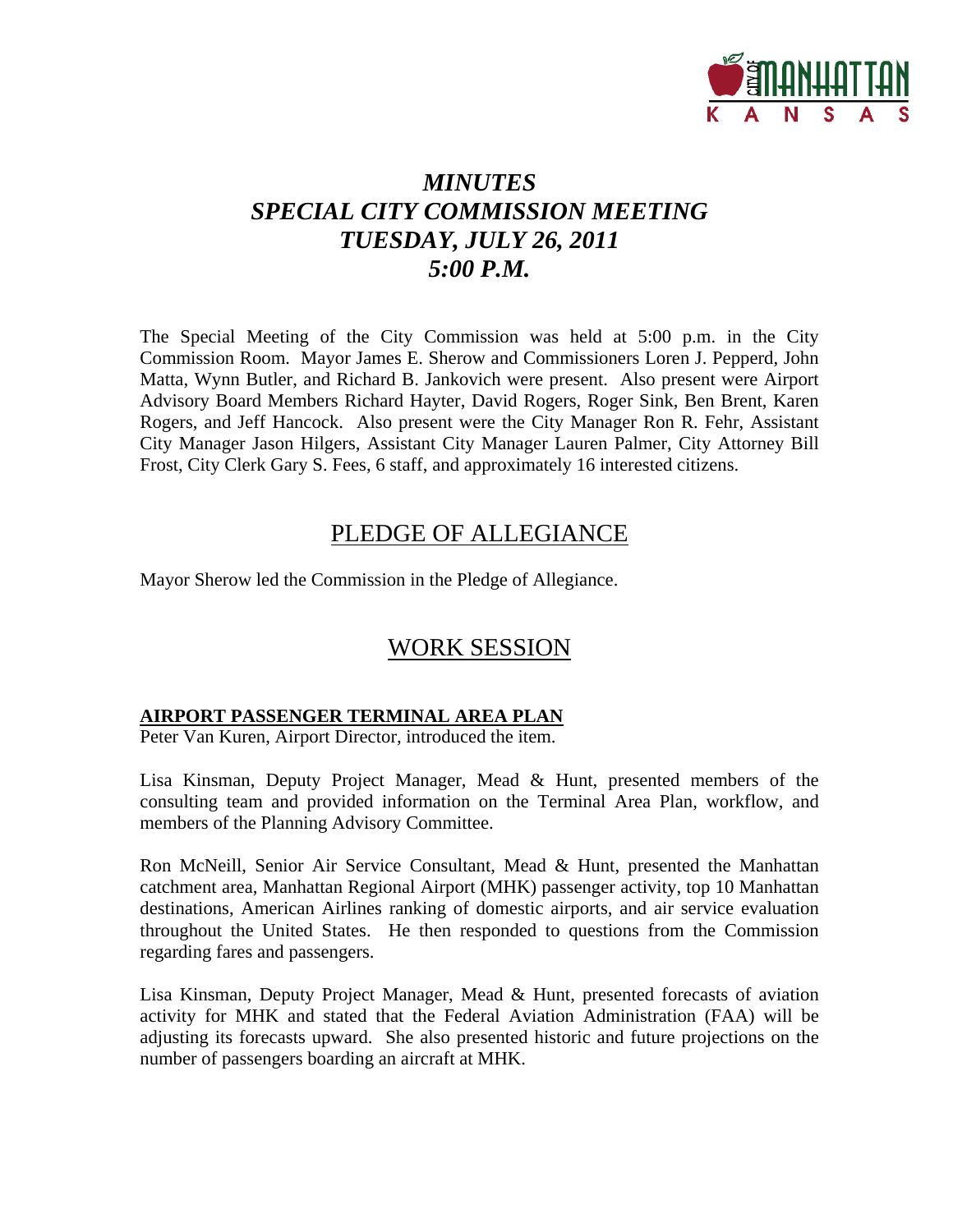Minutes Special City Commission Meeting Tuesday, July 26, 2011 Page 2

## WORK SESSION *(CONTINUED)*

### **AIRPORT PASSENGER TERMINAL AREA PLAN** *(CONTINUED)*

Matt Dubbe, Architect, Mead & Hunt, presented user and tenant comments received about the Manhattan Regional Airport, facility needs for the terminal and for additional parking, and alternatives to meet current parking needs and parking needs for 2030. He then responded to questions regarding funding eligibility with FAA, the need for additional concession and food options, access to amenities, parking considerations at no or low costs, and passenger analysis.

Peter VanKuren, Airport Director, responded to questions and provided additional information on the item.

Matt Dubbe, Architect, Mead & Hunt, responded to additional questions regarding the projections and availability of hanger space.

Lisa Kinsman, Deputy Project Manager, Mead & Hunt, responded to questions on specified locations for a Fixed Based Operator and presented an overview on the Master Plan Update Project schedule. She stated that FAA personnel are currently on furlough and that she would be working with them when they are back.

Peter Van Kuren, Airport Director, provided additional information on the item and the projected growth for 2030. He stated that there will be a City Commission Work Session on September 13, 2011, to further discuss the Terminal Area Plan, facility needs, and the financing plan and eligibility of FAA funds.

After additional discussion and comments by the City Commission and the Airport Advisory Board members, Ron McNeill, Senior Air Service Consultant, and Lisa Kinsman, Deputy Project Manager, Mead & Hunt, responded to additional questions and thanked the Commission and Airport Advisory Board members for their time and input.

The Commission took a brief recess.

#### **LEVEE CERTIFICATION UPDATE**

Rob Ott, City Engineer, introduced the item and provided background information.

Joe File, Project Manager, AMEC Earth and Environment, Inc., presented accreditation requirements, Provisional Accredited Levees (PAL), phased certification approach, certification requirements, Phase II findings, levee system and levee system freeboard area, additional maintenance items for short- and long-term considerations, Phase III findings and timeline, and Federal Emergency Management Agency (FEMA) compliance and cost estimates. He then responded to questions from the Commission.